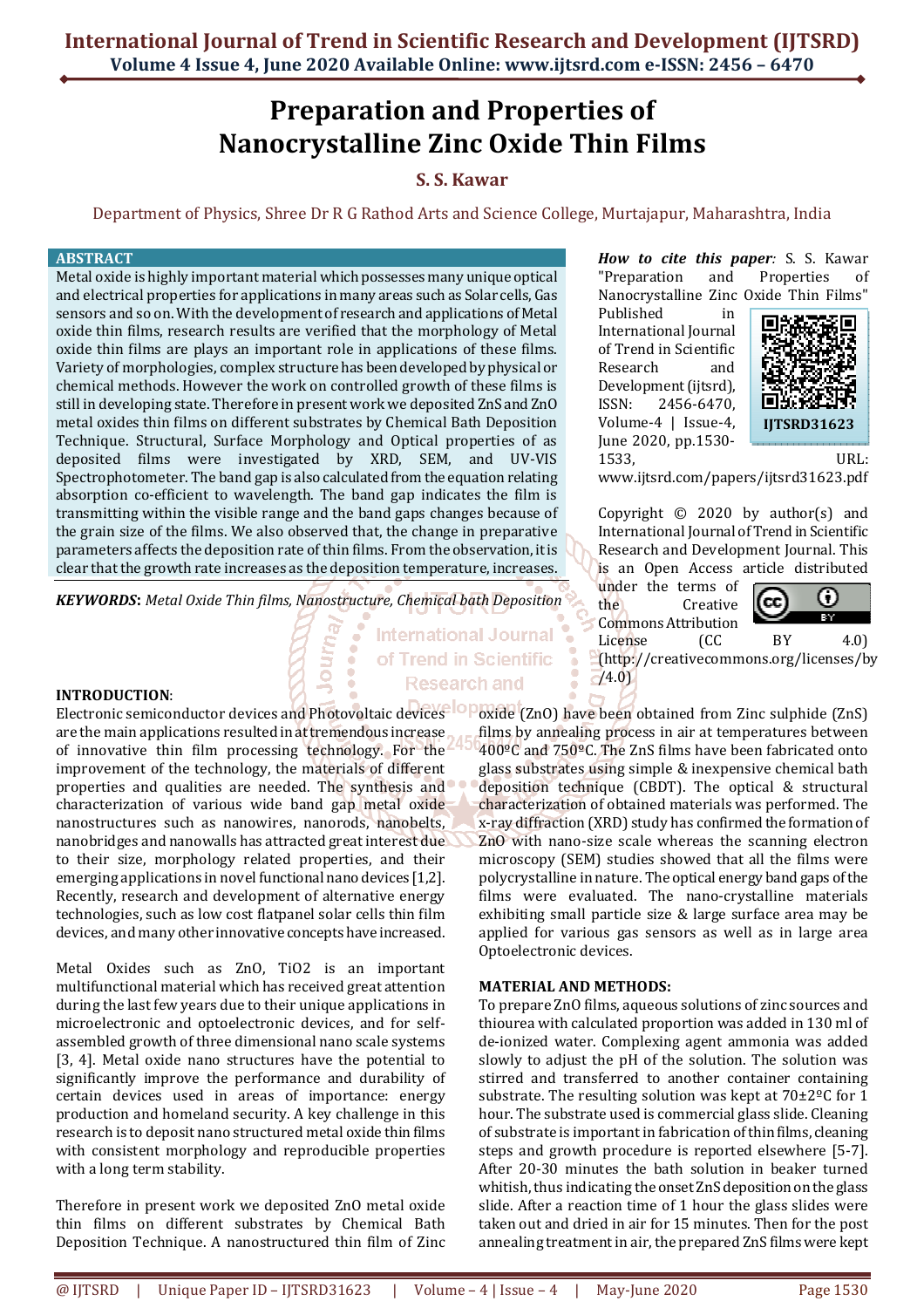in the oven at various temperatures between 400ºC and 750ºC for 10 hours. The ZnS films get oxidized in the oven to form thin films of ZnO.

The crystallographic structure of films was analyzed with xray diffractometer (EXPERT-PRO) by using Cu-Kα lines (λ= 1.542Å). The average grain size in the fabricated films was obtained from a Debye-Scherrer's formula. Surface morphology was examined by JEOL model JSM-6400 scanning electron microscope (SEM). The optical transmission spectra for a range of samples were obtained in UV-VIS-NIR region using Perklin-Elmer UV-VIS lambda-35 spectrometer.[8-9].

#### **RESULTS AND DISCUSSION: Structural properties:**

Figure1. shows the X-ray diffraction pattern of ZnS thin films and ZnO thin film obtained from post annealing treatment over ZnS films at various temperatures. The XRD pattern confirms that the ZnS films get oxidized in the oven to form ZnO thin films. It was found that cubic structured ZnS is completely oxidized at higher annealing temperature to form a hexagonal ZnO. The film shows reflections from (100), (002) and (101) planes at 600°C, indicating the formation of ZnO nano particles having pure hexagonal structure (matches with JCPDF data) [9].



**Figure1. XRD patterns of ZnS and ZnO thin film fabricated at 600ºC** 

The average size of grain (g) have been obtained from the XRD patterns using Debye-Scherrer's formula, [9]  $g = Kλ / β cos θ$  ------------- (1)

Where,

K = constant taken to be 0.94,  $\lambda$  = wavelength of X-ray used (1.542Å),  $\beta$  = FWHM of the peak and  $\theta$  = Bragg's angle. The grain sizes were found to be within the range from 08 to 43nm. This confirms the good crystallinity of the samples. Determination of Grain size and lattice strain of ZnS thin films are shown in Table1. Our nal

| <b>S. No.</b> | <b>Sample</b>    | 2 Theta (Degree) | <b>FWHM Value (Degree)</b> | Grain size (nm) | <b>Lattice strain</b> |
|---------------|------------------|------------------|----------------------------|-----------------|-----------------------|
|               | ZnS 1            | 59.89            | 1.17                       | 8.19            | 0.0089                |
|               | ZnS <sub>2</sub> | 32.62            | 0.22                       | 39.31           | 0.0033                |
|               |                  | 32.295           | 0.199                      | 43.43           | 0.0030                |
|               |                  | 37.077           | 0.262                      | 32.97           | 0.0040                |
|               |                  | 48.263           | 0.27                       | 33.69           | 0.0026                |
|               |                  | 57.31            | 0.37                       | 25.56           | 0.0030                |
|               |                  | 63.55            | 0.30                       | 37.089          | 0.0015                |
|               |                  | 68.56            | 0.47                       | 27.36           | 0.0030                |

**Table1: Determination of grain size & lattice strain of thin film sample** 

## **Surface Properties:**

The surface morphology of deposited ZnO thin films were investigated by SEM at different magnifications as shown in Figure 2.



**Figure 2 Scanning Electron Micrograph of as deposited ZnO thin film at different magnification.** 

The deposits are compact, pinhole free with spherical grains from few nanometers up to clusters of 157 nm and the films are well covered on the substrate. From the figure, it is observed that the small nanosized grains engaged in a fibrous- like structure and nanoribbons which clearly indicates the nanocrystalline nature along with some amorphous phase of ZnO thin films. The average grain size of the nanoparticles is about 130 nm. [10-11].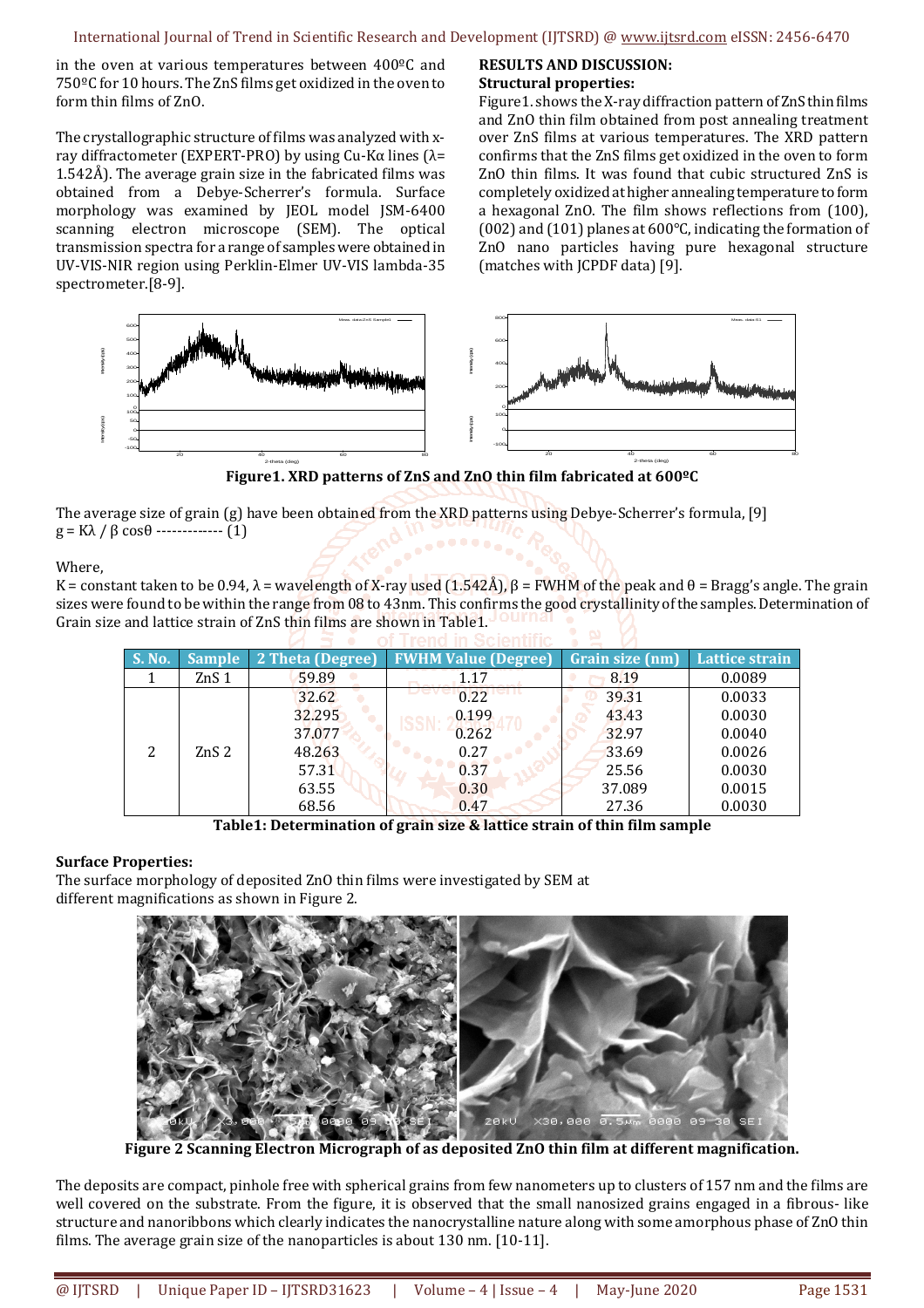## **Optical Properties:**

The optical energy band gap (Eg) was determined by plotting  $(\alpha hv)^2$  versus hv and then extrapolating the straight line portion to the energy axis at  $\alpha$  =0 (Figure 3). It was observed that the band gap of the film obtained at higher annealing temperature is 2.31eV [12-14].



**Figure3. Plot of (αhν)2 vs hν for ZnO thin films fabricated at 600ºC** 

## **Effect of Deposition Temperature on Film Thickness:**

Figure 4 shows the variation of film thickness as a function of deposition time at different temperatures. Various temperatures from 3130K to 3450K in steps of 100K were used in the depositing ZnS & ZnO to obtain the optimal temperature. Figure 4 shows an increase in film thickness as the temperature increases from  $313\sqrt{0}$ K to  $345\sqrt{0}$ K. The rise in the film thickness may be due to the dissociation of the Zinc-complexes (with ammonia and with thiourea) and increase in the hydrolysis of  $SC(NH_2)$  as the temperature increases. At higher temperatures, the decomposition of thiourea will be faster setting more  $S<sup>2</sup>$  ions free. Additionally, the Zinc-complex dissociation is greater and gives higher concentrations of free  $\mathbb{Z}^{n^2+}$  in the solution, which in turn results in higher deposition rates or in other words for a constant buffer layer thickness, in shorter deposition times. Also the kinetic energy of the ions in solution is higher at higher temperature, which brings about increased interaction between them and subsequent deposition at volume nucleation centers of the substrate. It can be seen from figure, the average growth rate is high at 345°K (9.478nm/min) and it is slow at 313°K (7.622nm/min). The prepared ZnS films were kept in the oven at various temperatures between 400ºC and 750ºC for 10 hours. The ZnS films get oxidized in the oven to form thin films of ZnO [15].





### **CONCLUSION:**

In present work we deposited ZnS and ZnO metal oxides thin films on different substrates by Chemical Bath Deposition Technique. Structural, Surface Morphology and Optical properties of as deposited films were investigated by XRD, SEM, and UV-VIS Spectrophotometer. The X-ray diffraction analysis showed that film is polycrystalline with pure hexagonal structure. The grain size estimated is in the range of 08 to 43nm. The band gap is also calculated from the equation relating absorption co-efficient to wavelength. The band gap indicates the film is transmitting within the visible range and the band gaps changes because of the grain size of the films. The film has a direct band gap with an optical value of 2.31eV which is in good agreement with the standard value.

We also observed that, the change in preparative parameters affects the deposition rate of thin films. From the

observation, it is clear that the growth rate increases as the deposition temperature increases. This makes the films suitable for various optoelectronic and sensor applications.

## **References:**

- [1] J. Y. Lao, J. Y. Huang, D. Z. Wang, Z. F. Ren, D. Steeves, B. Kimball, and W. Poter, Appl. Phys. A Materials Science& Processing, 78, 539, 2004;
- [2] O. K. Varghese and C. A. Grimes, Journal of Nanoscience and Nanotechnology, 3, 277, 2003.
- [3] H. J. Fan, W. Lee, R. Scholz, A. Dadgar, A. Krost, K.Nielsch,and M. Zacharias, Nanotechnology, 16,913, 2005.